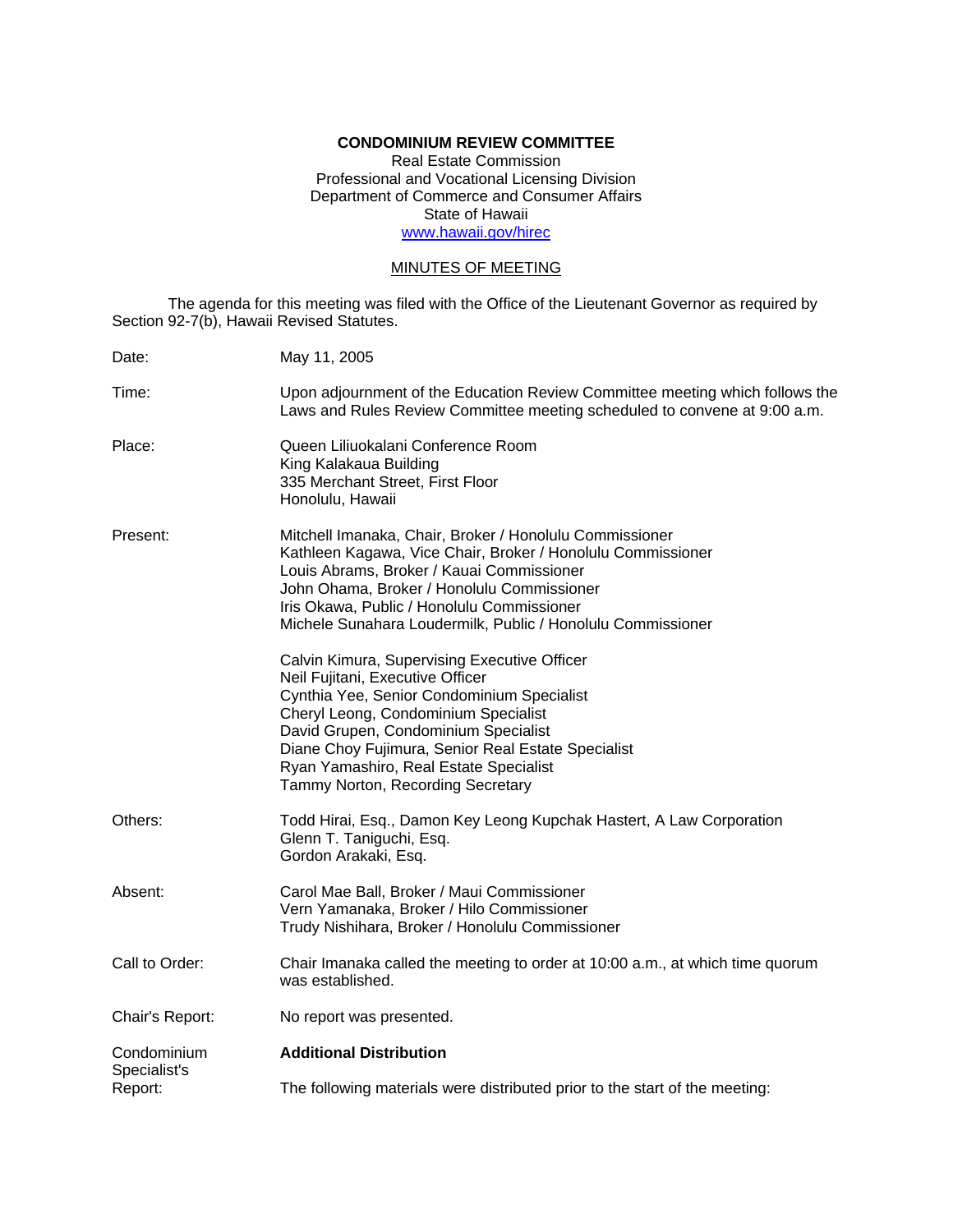|                                              | CAI Hawaii Chapter Proposed Supplemental Agreement No. 2<br>4.d.2)<br>4.k.<br><b>HCR 204</b><br>SB1132 SD2 HD1 CD1 Comparison Sheet<br>6.a.1)                                                                                                                                                                                                                                                                                                                                                                                                                                                                                                                                                                                                                                                                                                                                                                                                                                                                                                                                                                                                                                                                                                                                                                                                                                                                                                                                                                                                                                                   |
|----------------------------------------------|-------------------------------------------------------------------------------------------------------------------------------------------------------------------------------------------------------------------------------------------------------------------------------------------------------------------------------------------------------------------------------------------------------------------------------------------------------------------------------------------------------------------------------------------------------------------------------------------------------------------------------------------------------------------------------------------------------------------------------------------------------------------------------------------------------------------------------------------------------------------------------------------------------------------------------------------------------------------------------------------------------------------------------------------------------------------------------------------------------------------------------------------------------------------------------------------------------------------------------------------------------------------------------------------------------------------------------------------------------------------------------------------------------------------------------------------------------------------------------------------------------------------------------------------------------------------------------------------------|
|                                              | Chair Imanaka took the agenda out of order at this time.                                                                                                                                                                                                                                                                                                                                                                                                                                                                                                                                                                                                                                                                                                                                                                                                                                                                                                                                                                                                                                                                                                                                                                                                                                                                                                                                                                                                                                                                                                                                        |
| Minutes:                                     | Upon a motion by Commissioner Okawa, seconded by Commissioner Abrams, it<br>was voted on and unanimously carried to accept the minutes of the April 13, 2005<br>Condominium Review Committee meeting as circulated.                                                                                                                                                                                                                                                                                                                                                                                                                                                                                                                                                                                                                                                                                                                                                                                                                                                                                                                                                                                                                                                                                                                                                                                                                                                                                                                                                                             |
| Condominium<br>Governance and<br>Management: | Request for Non-Binding Opinion Concerning Deposit of Funds of Hawaii<br>Association of Apartment Owners §514A-97(c), HRS - First National Bank of<br>Arizona; Douglas Smith, Esq., Todd Y. Hirai, Esq.                                                                                                                                                                                                                                                                                                                                                                                                                                                                                                                                                                                                                                                                                                                                                                                                                                                                                                                                                                                                                                                                                                                                                                                                                                                                                                                                                                                         |
|                                              | Todd Hirai, Esq., Damon Key Leong Kupchak Hastert, was present to represent<br>their client, First National Bank of Arizona (FNBA), a nationally chartered bank,<br>whose principal office is located in Scottsdale, Arizona. Mr. Hirai's client is<br>requesting a non-binding opinion confirming that First National Bank of Arizona<br>will be considered a "financial institution, including federal or community credit<br>union, located in the State and whose deposits are insured by an agency of the<br>United States government" and thereby qualified as a depository for association<br>of apartment owners funds. Mr. Hirai reported that through its Community<br>Association Banc operating division, FNBA provides banking services to<br>residential condominium, cooperative and homeowner associations in 26 states.<br>He further reported that the Community Association Banc takes over the financial<br>management of the homeowner funds and will provide around the clock support<br>of its accounts via internet and phone service. FNBA does not immediately plan<br>to open a branch office in the State of Hawaii, but it is in its long range plans. In<br>the meantime, the associations and its managing companies will be able to drop<br>off deposits in a lockbox facility in the State of Hawaii. Deposits in the lockbox<br>will be retrieved daily and forwarded via a secure courier for deposit into the<br>association's account at the FNBA processing facility in Arizona.<br>Commissioner Okawa questioned whether FNBA will register as a foreign |
|                                              | corporation and remain out of state indefinitely.                                                                                                                                                                                                                                                                                                                                                                                                                                                                                                                                                                                                                                                                                                                                                                                                                                                                                                                                                                                                                                                                                                                                                                                                                                                                                                                                                                                                                                                                                                                                               |
|                                              | Mr. Hirai responded that if this is allowed, yes.                                                                                                                                                                                                                                                                                                                                                                                                                                                                                                                                                                                                                                                                                                                                                                                                                                                                                                                                                                                                                                                                                                                                                                                                                                                                                                                                                                                                                                                                                                                                               |
|                                              | Specialist Yee reported that she made some inquiries about the subject matter<br>with the Department of Commerce and Consumer Affair's Division of Financial<br>Institutions (DFI). DFI indicated that there are three nationally chartered banks in<br>this State registered with DFI, with branch offices physically located in this State.                                                                                                                                                                                                                                                                                                                                                                                                                                                                                                                                                                                                                                                                                                                                                                                                                                                                                                                                                                                                                                                                                                                                                                                                                                                   |
|                                              | SEO Kimura reported that "located in State" refers to having a physical office in<br>the State and that it was the intent of the law to have a physical office in the state.                                                                                                                                                                                                                                                                                                                                                                                                                                                                                                                                                                                                                                                                                                                                                                                                                                                                                                                                                                                                                                                                                                                                                                                                                                                                                                                                                                                                                    |
|                                              | Mr. Hirai responded that FNBA's long term business plan is to have an office in<br>the State of Hawaii. If it is required to have an office in the State of Hawaii, then it<br>will open an office but not a branch office where AOAO's may directly deposit its<br>monies. FNBA intends to register as a Hawaii Foreign Corporation. The                                                                                                                                                                                                                                                                                                                                                                                                                                                                                                                                                                                                                                                                                                                                                                                                                                                                                                                                                                                                                                                                                                                                                                                                                                                       |
|                                              |                                                                                                                                                                                                                                                                                                                                                                                                                                                                                                                                                                                                                                                                                                                                                                                                                                                                                                                                                                                                                                                                                                                                                                                                                                                                                                                                                                                                                                                                                                                                                                                                 |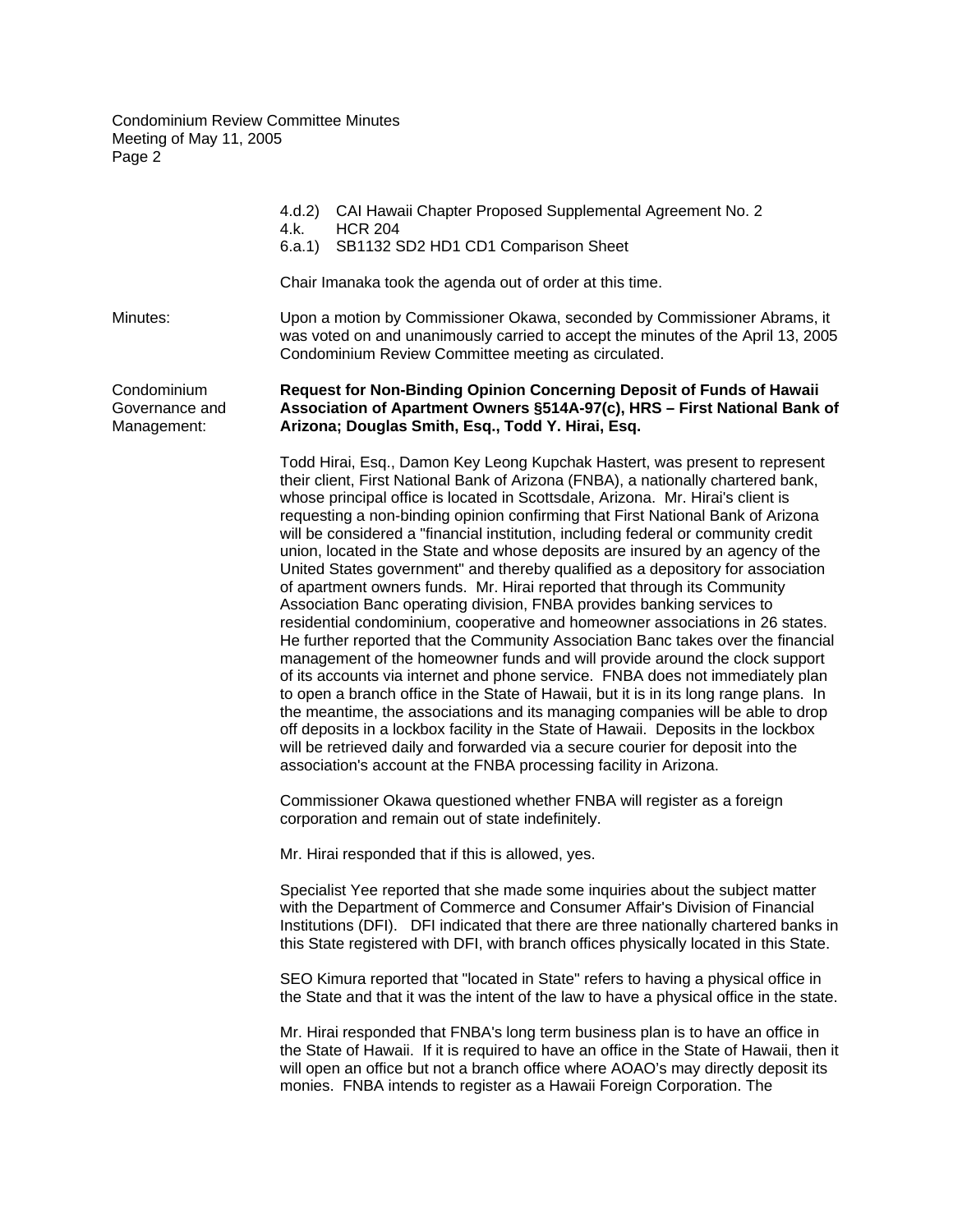|                               | registration will allow them to transact business in Hawaii and be subject to the<br>jurisdiction of the courts of the State of Hawaii.                                                                                                                                                                                                                                                                                                                                                                                                                                                                                                                                                                                                                                                                                                                                                                                                                                                                          |             |             |             |                |  |
|-------------------------------|------------------------------------------------------------------------------------------------------------------------------------------------------------------------------------------------------------------------------------------------------------------------------------------------------------------------------------------------------------------------------------------------------------------------------------------------------------------------------------------------------------------------------------------------------------------------------------------------------------------------------------------------------------------------------------------------------------------------------------------------------------------------------------------------------------------------------------------------------------------------------------------------------------------------------------------------------------------------------------------------------------------|-------------|-------------|-------------|----------------|--|
|                               | Upon a motion by Commissioner Okawa, seconded by Commissioner Ohama, it<br>was voted on and unanimously carried to take the matter under advisement and<br>defer the issue to the Commission's May 24, 2005 regular meeting to allow the<br>Commission time to confer with and seek the advise of its Deputy Attorney<br>General.                                                                                                                                                                                                                                                                                                                                                                                                                                                                                                                                                                                                                                                                                |             |             |             |                |  |
| Program of Work:              | Recodification of Chapter 514A - Request for Clarification of Commission's<br>Prefatory Comments to Part VI. Management of Condominiums, Real Estate<br>Commission's Prefatory Comment to Part VI, Page 2 "artificial approach<br>regarding the contents of bylaws" - Glenn T. Taniguchi, Esq.                                                                                                                                                                                                                                                                                                                                                                                                                                                                                                                                                                                                                                                                                                                   |             |             |             |                |  |
|                               | Mr. Taniguchi expanded on his request that the Commission provide clarification<br>of the "artificial approach regarding the contents of bylaws" as those terms<br>appeared in the Commission's report of December 31, 2003 to the 2004<br>Legislature. Mr. Taniguchi noted that the information provided to him would be<br>helpful in his ongoing litigation. His clients are currently seeking a declaratory<br>ruling from the courts on the subject matter as it relates to the association bylaws.<br>The clarification of "artificial approach" may or may not help him with his<br>litigation, but would be of assistance to the condominium community in general.<br>Upon a motion by Commissioner Kagawa, seconded by Commissioner Ohama, it<br>was voted on and unanimously carried to take the matter under advisement and<br>defer the issue to the Commission's May 24, 2005 regular meeting to allow the<br>Commission time to confer with and seek the advise of its Deputy Attorney<br>General. |             |             |             |                |  |
| Condominium                   | <b>Mediation and Arbitration</b>                                                                                                                                                                                                                                                                                                                                                                                                                                                                                                                                                                                                                                                                                                                                                                                                                                                                                                                                                                                 |             |             |             |                |  |
| Governance and<br>Management: | Specialist Leong reported on the number of cases handled and amount paid out<br>during fiscal year 2004 and the number of cases handled and amount paid to date<br>for fiscal year 2005 to the following:                                                                                                                                                                                                                                                                                                                                                                                                                                                                                                                                                                                                                                                                                                                                                                                                        |             |             |             |                |  |
|                               |                                                                                                                                                                                                                                                                                                                                                                                                                                                                                                                                                                                                                                                                                                                                                                                                                                                                                                                                                                                                                  | <b>FY04</b> | <b>FY04</b> | <b>FY05</b> | <b>FY05</b>    |  |
|                               | <b>Mediation Vendor</b>                                                                                                                                                                                                                                                                                                                                                                                                                                                                                                                                                                                                                                                                                                                                                                                                                                                                                                                                                                                          | Cases       | Paid        | Cases       | Paid           |  |
|                               | Mediation Center of the Pacific                                                                                                                                                                                                                                                                                                                                                                                                                                                                                                                                                                                                                                                                                                                                                                                                                                                                                                                                                                                  | 9           | \$1,850     | 18          | \$3,450        |  |
|                               | <b>Mediation Services of Maui</b>                                                                                                                                                                                                                                                                                                                                                                                                                                                                                                                                                                                                                                                                                                                                                                                                                                                                                                                                                                                | 14          | \$2,200     | 6           | \$800          |  |
|                               | Kauai Economic Opportunity<br>West Hawaii Mediation Center                                                                                                                                                                                                                                                                                                                                                                                                                                                                                                                                                                                                                                                                                                                                                                                                                                                                                                                                                       | 3<br>0      | \$750<br>0  | 1<br>1      | \$150<br>\$250 |  |
|                               | Commissioner Okawa questioned whether condominium mediation is also<br>handled through private mediation.                                                                                                                                                                                                                                                                                                                                                                                                                                                                                                                                                                                                                                                                                                                                                                                                                                                                                                        |             |             |             |                |  |
|                               | SEO Kimura replied in the affirmative adding that it may depend on who is<br>initiating the mediation. Normally an apartment owner will go through a<br>subsidized mediation program.                                                                                                                                                                                                                                                                                                                                                                                                                                                                                                                                                                                                                                                                                                                                                                                                                            |             |             |             |                |  |
|                               | Commissioner Okawa informed the committee that she favors mediation and<br>discussed the importance of well trained mediators.                                                                                                                                                                                                                                                                                                                                                                                                                                                                                                                                                                                                                                                                                                                                                                                                                                                                                   |             |             |             |                |  |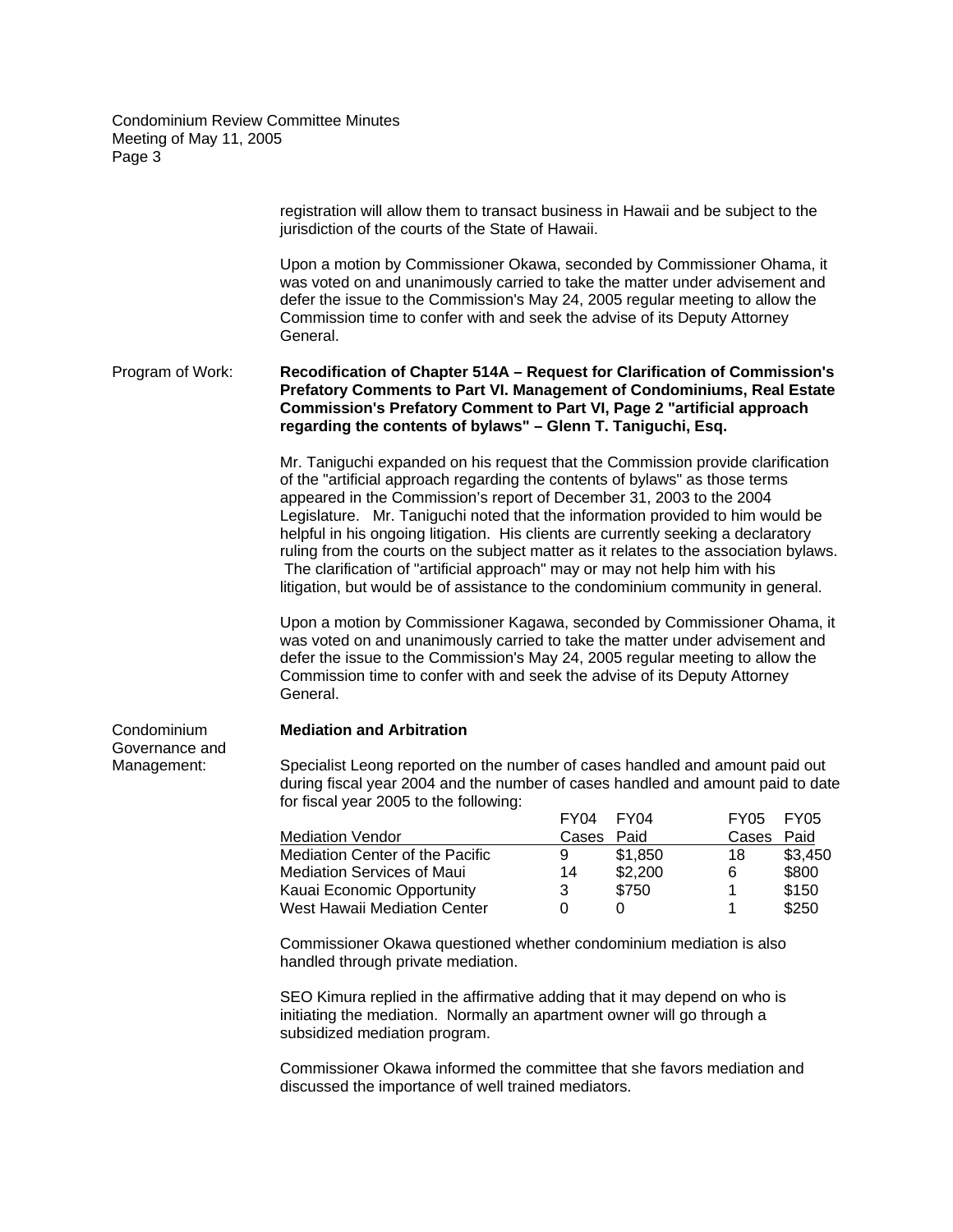Commissioner Okawa's comments were taken into consideration.

Upon a motion by Commissioner Okawa, seconded by Commissioner Abrams, it was voted on and unanimously carried that pursuant to the automatic renewal for successive one year term provision of the existing contracts that the Commission has with the following entities or organization, recommend approval to automatically renew the Commission's Agreement for Consultant Service, for July 1, 2005 through June 30, 2006 subject to the same terms and conditions of the existing Agreements, any applicable administrative approvals, and subject to the availability of the Condominium Education Fund for the following entities or organizations:

- 1) Mediation Center of the Pacific, Inc.
- 2) Mediation Services of Maui, Inc.
- 3) West Hawaii Mediation Services
- 4) Kauai Economic Opportunity, Inc.
- 5) The Island of Hawaii YMCA

# **AOAO Registrations**

Specialist Grupen reported that as of April 30, 2005,105 AOAOs have successfully registered. There were a total of 60 registrations received online and 49 registrations received either over the counter or through the mail. He further reported that since that date, a total of 102 applications have been received by mail or over the counter and 192 applications received via the internet.

Upon a motion by Commissioner Kagawa, seconded by Commissioner Abrams, it was voted on and unanimously carried to recommend approval to ratify issuance of effective registration dates for Association of Apartment Owners through April 30, 2005 for the 2005-2007 registration. The associations are as follows:

| <b>Project Name</b>             | <b>Reg Date</b> | <b>Project Name</b>       | <b>Reg Date</b> |
|---------------------------------|-----------------|---------------------------|-----------------|
| 1037 KAHUAMOKU                  | 7/1/2005        | 1112 KINAU                | 7/1/2005        |
| 1145 DAVENPORT                  | 7/1/2005        | 1412 KEWALO               | 7/1/2005        |
| 1617 MILLER ST                  | 7/1/2005        | 1635 YOUNG                | 7/1/2005        |
| 1718 ANAPUNI                    | 7/1/2005        | <b>1814 POKI</b>          | 7/1/2005        |
| <b>1833 ANAPUNI</b>             | 7/1/2005        | 2024 WAIOLA               | 7/1/2005        |
| 2341 DATE STREET                | 7/1/2005        | 3346 EAST MANOA ROAD      | 7/1/2005        |
| 3388 SALT LAKE                  | 7/1/2005        | 400 HOOKAHI STREET        | 7/1/2005        |
| 515 LIHOLIHO STREET             | 7/1/2005        | 627 AND 631 HAUSTEN ST    | 7/1/2005        |
| 725 KIHAPAI PLACE               | 7/1/2005        | 855 OLOKELE THE           | 7/1/2005        |
| ALAELOA INC                     | 7/1/2005        | ALEWA-LANI ESTATES        | 7/1/2005        |
| <b>ALII PLANTATION</b>          | 7/1/2005        | ALOHA AINA                | 7/1/2005        |
| <b>ALOHA LANI</b>               | 7/1/2005        | APAPANE WOODS             | 7/1/2005        |
| <b>BANYAN COVE</b>              | 7/1/2005        | <b>BIG SURF</b>           | 7/1/2005        |
| <b>BIRCH &amp; ELM</b>          | 7/1/2005        | CAMBRIDGE THE             | 7/1/2005        |
| CANDLEWOOD CONDOMINIUM          | 7/1/2005        | COOLIDGE GARDENS          | 7/1/2005        |
| DEVLAND HALE                    | 7/1/2005        | <b>FERN TERRACE</b>       | 7/1/2005        |
| <b>GARDENS AT WEST MAUI THE</b> | 7/1/2005        | <b>GOLF VILLAS THE</b>    | 7/1/2005        |
| <b>HALE HUKI</b>                | 7/1/2005        | HALE KEE KEE CONDO        | 7/1/2005        |
| <b>HALE MOANA APARTMENTS</b>    | 7/1/2005        | <b>HALE ROYALE</b>        | 7/1/2005        |
| <b>HARBOR SHORES APARTMENTS</b> | 7/1/2005        | <b>HASSINGER THE</b>      | 7/1/2005        |
| <b>HAYDEN COURT</b>             | 7/1/2005        | HERITAGE HOUSE HAWAII-KAI | 7/1/2005        |
| HILLSIDE TERRACE IV             | 7/1/2005        | HILO LAGOON CENTRE THE    | 7/1/2005        |
| <b>HIRO'S LANE</b>              | 7/1/2005        | <b>HOLIDAY APARTMENTS</b> | 7/1/2005        |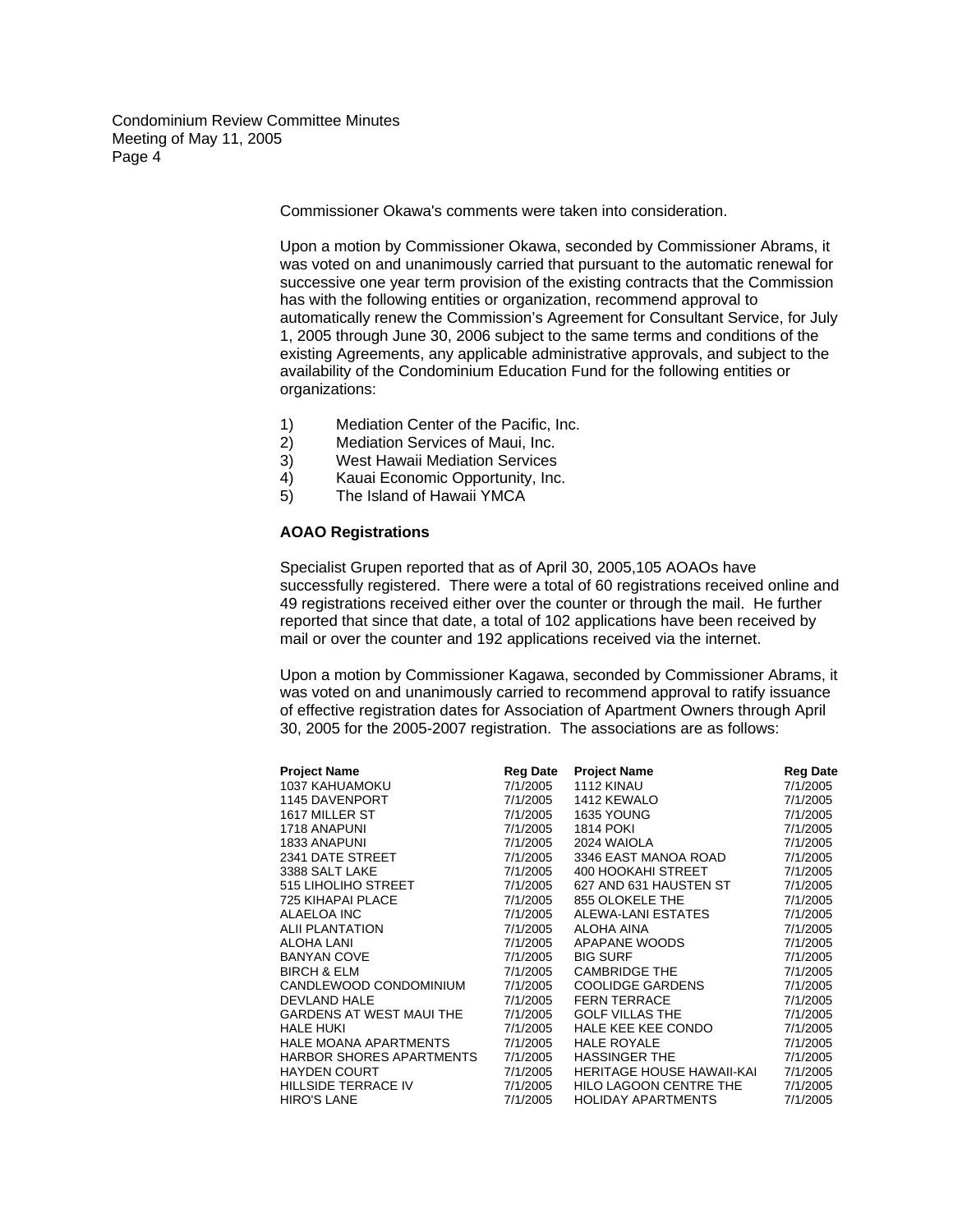| <b>HOLIDAY VILLAGE</b><br><b>HONO KOA</b><br><b>IAO GARDENS</b><br>KAHANA BEACH RESORT CONDO<br><b>KAIMUKIAN</b><br>KALAMA TOWNHOUSES<br>KALUA'AHU GARDENS<br>KAPILI BUSINESS CENTER<br>KAU'IOKAHALOA IKI<br><b>KIAHUNA</b><br>KIHEI VILLA<br>KOKEA GARDENS<br>KONA SUNSET VILLAS<br><b>KUAKINI COURT</b><br>KUAWA ROAD ESTATES<br>LANAKILA<br>LEOLUA REGENT<br>MAKIKI REGENT<br>MAUI BEACH RESORT<br>MAUI VISTA<br>MILOWAI-MAALAEA<br><b>NAPILI SURF</b><br>OFFICE CENTRE THE<br>POKAI BAY MARINA<br>PUNAHOU PALMS<br>REGENCY ALA WAI<br>TAN APARTMENTS<br>WAIKIKI JOY HOTEL<br><b>WAILEA EKOLU</b><br><b>WAILUKU EXECUTIVE CENTER</b> | 7/1/2005<br>7/1/2005<br>7/1/2005<br>7/1/2005<br>7/1/2005<br>7/1/2005<br>7/1/2005<br>7/1/2005<br>7/1/2005<br>7/1/2005<br>7/1/2005<br>7/1/2005<br>7/1/2005<br>7/1/2005<br>7/1/2005<br>7/1/2005<br>7/1/2005<br>7/1/2005<br>7/1/2005<br>7/1/2005<br>7/1/2005<br>7/1/2005<br>7/1/2005<br>7/1/2005<br>7/1/2005<br>7/1/2005<br>7/1/2005<br>7/1/2005<br>7/1/2005<br>7/1/2005 | <b>HONO KAI</b><br>HONOULIULI GARDENS<br><b>ISLANDS AT MAUNA LANI</b><br>KAHANA VILLA<br>KALA KAI MARINA (SEE REG #7)<br>KALAWA GARDENS<br>KAMEHAMEHA GARDENS<br>KAPIOLANI MANOR INC<br><b>KAUHIKOA HALE</b><br>KIHEI PACIFIC PLAZA<br>KINAU REGENT<br>KOLO KAI<br>KOOLAU VIEWS<br>KUAKINI PHYSICIANS TOWER<br>KUIAHA PAUWELA CONDOMINIUM 7/1/2005<br>LAULE'A<br>MAKIKI HILLSIDE <b>WARTAN</b><br>MAMUAD OHANA<br>MAUI REALTY SUITES<br>MENEHUNE SHORES<br><b>NAPILI PUAMALA</b><br><b>NOB HILL</b><br>POIPU POINT<br>PUIPU FUINT<br>PROMENADE THE<br>PULIWAI PINES<br>SANDS OF KAHANA THE<br><b>VILLAGE GREEN THE</b><br><b>WAIKIKI LANAIS</b><br>WAILEA ELUA | 7/1/2005<br>7/1/2005<br>7/1/2005<br>7/1/2005<br>7/1/2005<br>7/1/2005<br>7/1/2005<br>7/1/2005<br>7/1/2005<br>7/1/2005<br>7/1/2005<br>7/1/2005<br>7/1/2005<br>7/1/2005<br>7/1/2005<br>7/1/2005<br>7/1/2005<br>7/1/2005<br>7/1/2005<br>7/1/2005<br>7/1/2005<br>7/1/2005<br>7/1/2005<br>7/1/2005<br>7/1/2005<br>7/1/2005<br>7/1/2005<br>7/1/2005 |
|-----------------------------------------------------------------------------------------------------------------------------------------------------------------------------------------------------------------------------------------------------------------------------------------------------------------------------------------------------------------------------------------------------------------------------------------------------------------------------------------------------------------------------------------------------------------------------------------------------------------------------------------|----------------------------------------------------------------------------------------------------------------------------------------------------------------------------------------------------------------------------------------------------------------------------------------------------------------------------------------------------------------------|----------------------------------------------------------------------------------------------------------------------------------------------------------------------------------------------------------------------------------------------------------------------------------------------------------------------------------------------------------------------------------------------------------------------------------------------------------------------------------------------------------------------------------------------------------------------------------------------------------------------------------------------------------------|----------------------------------------------------------------------------------------------------------------------------------------------------------------------------------------------------------------------------------------------------------------------------------------------------------------------------------------------|
| Total:                                                                                                                                                                                                                                                                                                                                                                                                                                                                                                                                                                                                                                  | 105                                                                                                                                                                                                                                                                                                                                                                  |                                                                                                                                                                                                                                                                                                                                                                                                                                                                                                                                                                                                                                                                |                                                                                                                                                                                                                                                                                                                                              |

## **Condominium Seminars or Symposium – Evaluation "The Thirty Year Old Building" April 23, 2005, CAI Hawaii**

Specialist Leong reported that this was a well received and well attended seminar. The speakers kept everyone's interest and also provided a power point presentation.

# **Condominium Seminars or Symposium – Community Association Institute - Hawaii Chapter**

Specialist Yee reported that in December of 2004, the Commission approved CAI Hawaii's request for additional expenses up to \$1,600 for the nationally noted speaker, Larry Pothast, "One Hour Board Meeting." Specialist Yee requested that the committee consider recommending to the Commission an amendment to the existing contract to provide for the possibility of sponsoring any nationally noted speaker.

Upon a motion by Commissioner Ohama, seconded by Commissioner Loudermilk it was voted on and unanimously carried to amend the existing agreement to allow the Commission to reimburse CAI Hawaii for expenses incurred in arranging for the delivery of a seminar, presentation, or speech by a nationally known expert; the expenses and speaker shall first be approved by the REC, and the reimbursement shall be made in accordance with the existing general contract terms and conditions.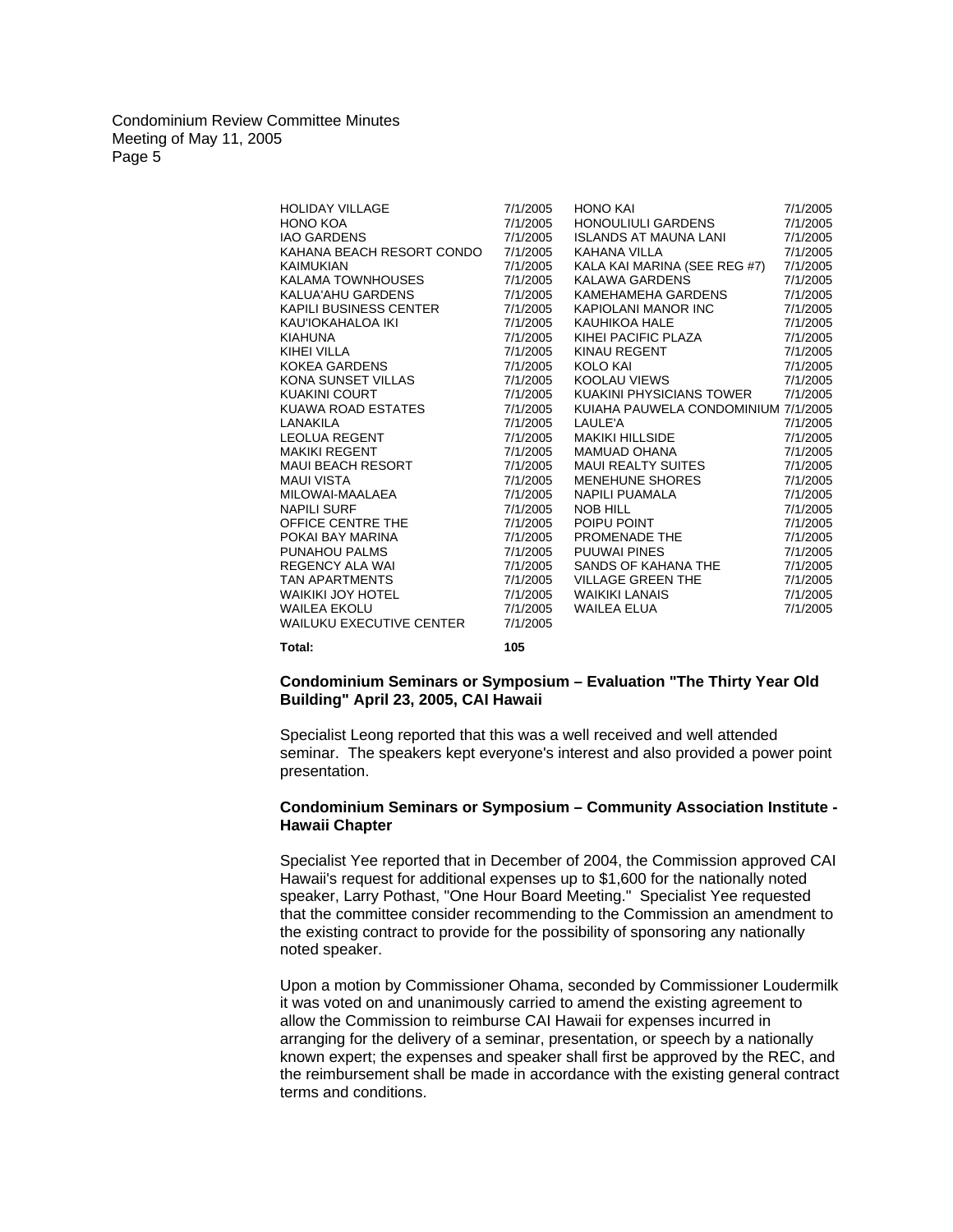> Further, after considering the increased attendance of the condominium community at the sponsored seminars, Commissioner Okawa motioned, seconded by Commissioner Kagawa, it was voted on and unanimously carried to automatically renew the Commission's Agreement for Consultant Service with Community Associations Institute Hawaii Chapter, for July 1, 2005 through June 30, 2006 subject to the same terms and conditions of the existing Agreements, any applicable administrative approvals, and subject to the availability of the Condominium Education Fund.

## **Condominium Seminars or Symposium – Hawaii Association of Realtors**

After considering the role of the **Hawaii Association of Realtors** can play in developing and delivering seminars, upon a motion by Commissioner Ohama, seconded by Commissioner Kagawa, it was voted on and unanimously carried to recommend approval to automatically renew the Commission's Agreement for Consultant Service with the Hawaii Association of Realtors, for July 1, 2005 through June 30, 2006 subject to the same terms and conditions of the existing Agreements, any applicable administrative approvals, and subject to the availability of the Condominium Education Fund.

## **Condominium Related Articles**

The article entitled "We Will Fight No More Forever" from the January/February 2005 issue of *Common Ground* was distributed for informational purposes.

# **Senator Suzanne Chun Oakland Request for Review of Nevada's Common-Interest Ownership Act**

Specialist Yee reported that at the request of Senator Chun Oakland she participated in a number of meetings with interested stakeholders on the subject matter of regulating community managers. These meetings may have been the impetus for HCR 204 (2004).

Chair Imanaka noted that this is an important area which we need to be constantly vigilant about.

SEO Kimura reported that there is no guarantee that the auditor will look at Nevada's situation, but in Hawaii, any proposed new regulatory laws require the auditor's review.

Upon a motion by Commissioner Okawa, seconded by Commissioner Ohama, it was voted on and unanimously carried to recommend approval to have staff prepare a response to include, among other information, that the subject matter is significant, important and timely, and that the former Real Estate Commission Chair and the Supervising Executive Officer had a meeting with the Nevada Senator who drafted the bill prior to its introduction on Hawaii's requirements / funding mechanism / education plan / handling of governance problems, in addition, the Senator may want to consider writing a letter to the legislative auditor requesting that its review under HCR 204 include the Nevada's Common-Interest Ownership Act relating to "Regulation of Community Managers" along with other state regulations.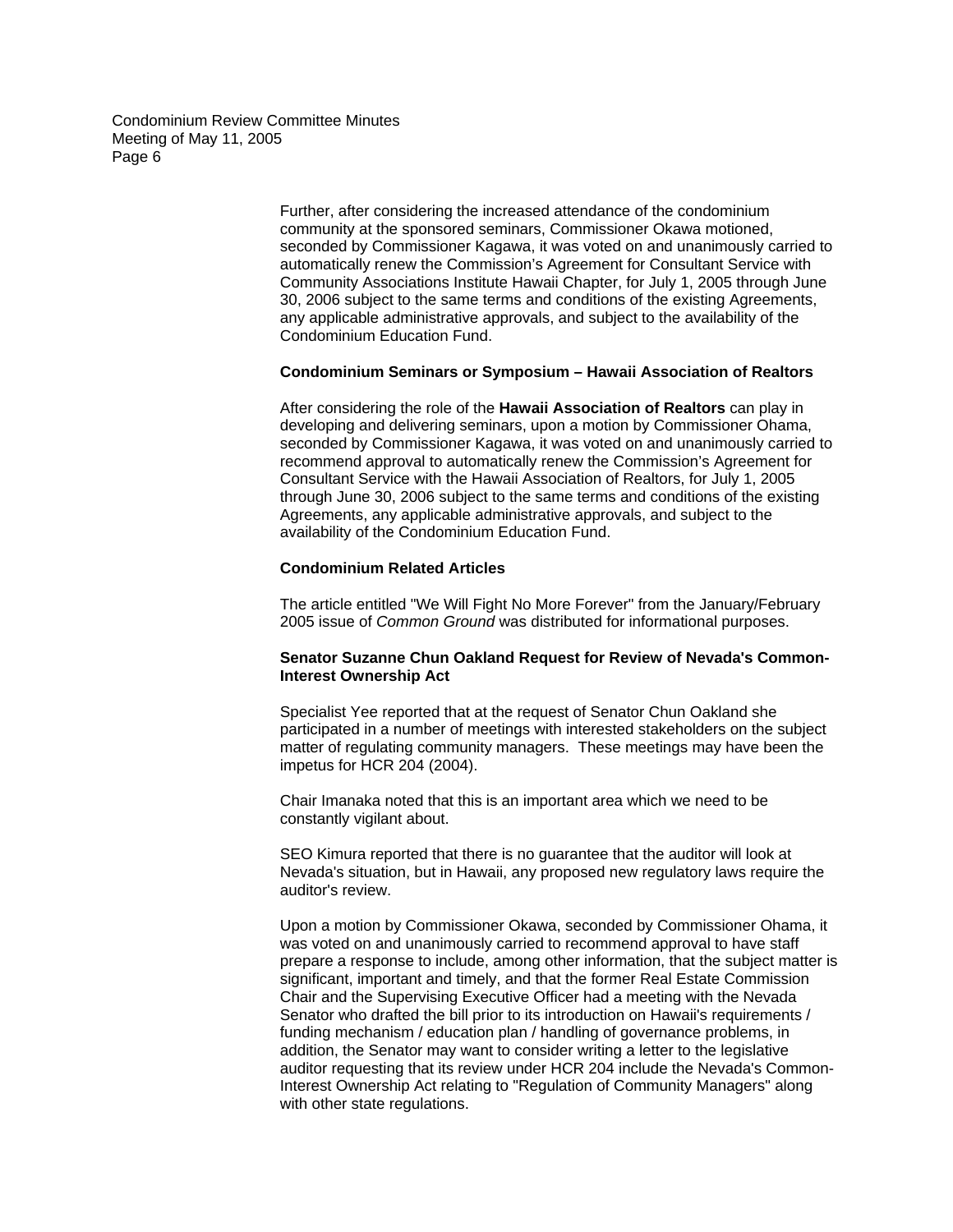### **Florida Condominium and Cooperative Education**

 CAI's website information regarding Florida's Condominium and Cooperative Education program was distributed for informational purposes. Florida has designated CAI as its condominium and cooperative educational provider and will be holding free courses for condominium and cooperative unit owners in Florida during 2004 and 2005.

Condominium **Condominium Project Registration - Public Reports Issued** Project Registration: Chair Imanaka recused himself from discussion and voting on CPR Numbers 4196, 5408, 5409, 5410, 5411, 5412, 5413, and 5414. Commissioner Loudermilk recused herself from discussion and voting on CPR Number 5635. Upon a

motion by Commissioner Abrams, seconded by Commissioner Kagawa, it was voted on and unanimously carried to recommend approval to ratify issuance of effective dates for developer's public reports for the month of April 2005 as follows:

| Proj No<br>5642 | <b>Project Name</b><br>"AKAHAI" CONDOMINIUM | <b>Project Address</b><br>LOT 52-A-2 KUHIO HWY           | TMK#<br>$(4)5 - 08 - 008 \cdot 058$ | Report<br>Final | Date<br>04/27/05 |
|-----------------|---------------------------------------------|----------------------------------------------------------|-------------------------------------|-----------------|------------------|
| 5206            | 215 NORTH KING ST                           | HANALEI HI<br>215 N KING ST                              | $(1)1 - 05 - 008:001$               | Final           | 04/14/05         |
| 5614            | 2804 NUMANA ROAD                            | HONOLULU HI 96817<br>2804 NUMANA RD<br>HONOLULU HI 96819 | $(1)1 - 04 - 017:011$               | Final           | 04/11/05         |
| 5648            | 2871 KALIHI STREET                          | 2871 KALIHI ST<br>HONOLULU HI 96819                      | $(1)1 - 04 - 010:007$               | Final           | 04/22/05         |
| 5629            | 4124 PAI STREET                             | 4124 PAI STREET<br>KOLOA HI                              | $(4)2 - 03 - 021:002$               | Final           | 04/13/05         |
| 5620            | 4580 KULI ROAD                              | 4580 KULI RD<br>KALAHEO HI 96741                         | $(4)2 - 04 - 001:082$               | Final           | 04/14/05         |
| 5647            | 6093 & 6093A NALEIALOHA PLACE               | 6093 NALEIALOHA PL<br>HONOLULU HI 96821                  | $(1)3 - 08 - 015.009$               | Final           | 04/26/05         |
| 5584            | 625A HALEKOU PLACE                          | 45-625A HALEKOU PLACE<br>KANEOHE HI 96744                | $(1)4 - 05 - 102:009$               | Final           | 04/13/05         |
| 5574            | 941 MAUNAWILI CIRCLE                        | 941 MAUNAWILI CIR<br>KAILUA HI 96734                     | $(1)4 - 02 - 075.005$               | Suppl 1         | 04/01/05         |
| 5624            | AKAMAI AINA                                 | 5373 HAUAALA RD<br>KAPAA HI 96746                        | $(4)4 - 06 - 014:109$               | Final           | 04/07/05         |
| 5531            | APOPO HALE                                  | 4910 ALIALI RD<br>KAPAA HI 96746                         | $(4)4 - 06 - 034 \cdot 013$         | Final           | 04/07/05         |
| 5365            | <b>COLONY SURF THE</b>                      | 2895 KALAKAUA AVE<br>HONOLULU HI 96815                   | $(1)3 - 01 - 032:008$               | Suppl 1         | 04/11/05         |
| 5549            | DAVID RITA'S CONDOMINIUM                    | OHANA AINA RD<br>KALAHEO HI 96741                        | $(4)2 - 04 - 005:168$               | Final           | 04/20/05         |
| 5632            | DRY GULCH FLATS                             | LOT 1 HAIKU RD<br><b>KAPAA HI 96746</b>                  | $(4)4 - 04 - 004$ :028              | Final           | 04/11/05         |
| 5621            | <b>EKAHI ESTATES</b>                        | 4910 NUNU RD<br>KAPAA HI 96746                           | $(4)4 - 06 - 015 \cdot 013$         | Final           | 04/19/05         |
| 1271            | <b>EMERSON COURT</b>                        | 1423 EMERSON ST<br>HONOLULU HI 96813                     | $(1)$ 2-01-039:047                  | Suppl 3         | 04/19/05         |
| 5509            | ESTATE VILLAS AT HAINOA - PH II             | <b>HAINOA PL</b><br>KONA HI 96740                        | $(3)7 - 02 - 025:006$               | Suppl 1         | 04/06/05         |
| 5622            | <b>HALE AILANA II</b>                       | <b>KAMALU RD</b><br>KAPAA HI 96746                       | $(4)4 - 02 - 003.047$               | Final           | 04/29/05         |
| 5590            | <b>HALE HUNA</b>                            | ALAMIHI RD<br>WAINIHA HI 96714                           | (4) 5-08-012:020                    | Final           | 04/11/05         |
| 5608            | <b>HEKILI CONDOMINIUM</b>                   | 5085 HEKILI RD<br>KAPAA HI 96746                         | (4)4-06-018:043                     | Final           | 04/05/05         |
| 4924            | HOONANEA CONDOMINIUM RESIDENCE              | 2235 HOONANEA ST<br>HONOLULU HI 96822                    | $(1)2 - 08 - 014:078$               | Suppl 1         | 04/05/05         |
| 5613            | KAI MALU AT WAILEA (PHASE III)              | <b>OKOLANI DRIVE</b><br>KIHEI HI 96753                   | $(2)$ 2-01-008:117                  | Cont.<br>Final  | 04/19/05         |
| 5616            | KAI MALU AT WAILEA (PHASE IV)               | <b>OKOLANI DRIVE</b>                                     | $(2)$ 2-01-008:117                  | Prelim          | 04/19/05         |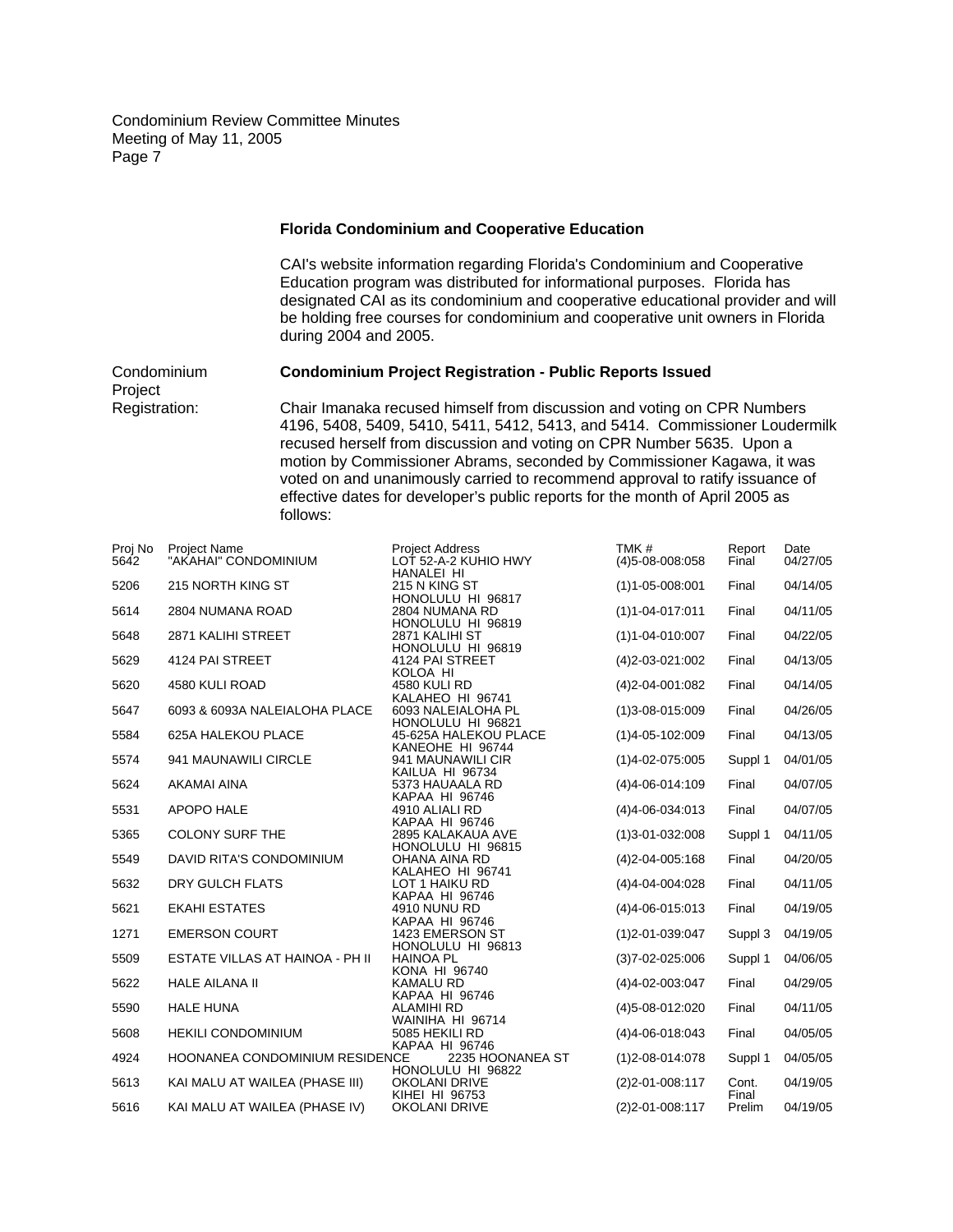|                          |                                                                                                         | KIHEI HI 96753                                                        |                             |                  |          |
|--------------------------|---------------------------------------------------------------------------------------------------------|-----------------------------------------------------------------------|-----------------------------|------------------|----------|
| 5546                     | KALOALUIKI STREAMSIDE                                                                                   | 2956, 2956A, B & C KALOALUIKI<br>HONOLULU HI 96822                    | $(1)2 - 09 - 026:011$       | Suppl 1          | 04/25/05 |
| 5615                     | KAWAIHAU/KAHALA CONDOMINIUM                                                                             | KAWAIHAU ST<br>KAPAA HI 96746                                         | $(4)4 - 06 - 024.004$       | Final            | 04/11/05 |
| 5556                     | KE ALI`I OCEAN VILLAS                                                                                   | KE ALI`I ALANUI                                                       | $(2)3 - 05 - 020:020$       | Suppl 1          | 04/14/05 |
| 5353                     | <b>KEHALANI GARDENS</b>                                                                                 | KIHEI HI<br>LOT B OF WAILUKU PROJ C-7                                 | $(2)3 - 05 - 001:066$       | Final            | 04/14/05 |
| 5601                     | KEKAHA KAI                                                                                              | WAILUKU HI<br>7990 ULILI RD                                           | $(4)1 - 03 - 001:079$       | Final            | 04/21/05 |
| 5593                     | KOLOA CREEKSIDE ESTATES                                                                                 | KEKAHA HI 96752<br>WELIWELI RD                                        | $(4)2 - 8 - 009:001$        | Prelim           | 04/06/05 |
| 4888                     | <b>KULANA</b>                                                                                           | <b>KOLOA HI 96756</b><br>OLOHENA.HAUIKI & KAAPUNI RDS                 | $(4)4 - 03 - 003 \cdot 005$ | Final            | 04/04/05 |
| 5635                     | LAULE'A AT MAUNA LANI                                                                                   | KAPAA HI 96746<br>SOUTH KANAUKU DR                                    | $(3)6 - 08 - 022:024$       | Prelim           | 04/18/05 |
| 5626                     | LOT 15 CONDOMINIUM                                                                                      | KOHALA HI 96743<br><b>PUNAKEA LP</b>                                  | $(2)4 - 07 - 001:002$       | Final            | 04/11/05 |
| 4543                     | MAI'A SPLIT ACRES CONDOMINIUM                                                                           | LAHAINA HI 96761<br>3755 WAHA RD                                      | $(4)$ 2-03-018:002          | Suppl 2          | 04/11/05 |
| 5651                     | <b>MAILI BEACH LANE</b>                                                                                 | KALAHEO HI 96741<br>87-134 MAIPALAOA RD                               | $(1)8 - 07 - 024.064$       | Final            | 04/29/05 |
| 4196                     | MAUI OCEAN CLUB                                                                                         | WAIANAE HI 96792<br>100 NOHEA KAI DR                                  | $(2)4 - 04 - 013 \cdot 001$ | Suppl 3          | 04/21/05 |
| 5619                     | MEA PA'INA CONDOMINIUM                                                                                  | LAHAINA HI 96761<br>3148 UNAHE ST                                     | $(4)3 - 06 - 019:051$       | Final            | 04/27/05 |
| 5627                     | MONTECITO/TUSCANY                                                                                       | LIHUE HI 96766<br>KALENA ST                                           | $(1)9 - 01 - 010:007$       | Prelim           | 04/13/05 |
| 5640                     | (MONTECITO PHASE 4)<br>MONTECITO/TUSCANY                                                                | EWA BEACH HI 96706<br>KALENA ST                                       | $(1)9 - 01 - 010:007$       | Prelim           | 04/25/05 |
| 5533                     | (TUSCANY PHASE I)<br><b>NEW MOON ESTATES</b>                                                            | EWA BEACH HI 96706<br>KIPAPA RD                                       | $(4)4 - 04 - 002:105$       | Final            | 04/06/05 |
| 5459                     | <b>OLOHENA RISE</b>                                                                                     | WAIPOULI HI 96746<br>LOT 38 OLOHENA RD                                | $(4)4 - 04 - 005:001$       | Suppl 1          | 04/11/05 |
| 5030                     | POINTE AT WAIKOLOA THE                                                                                  | KAWAIHAU HI<br>68-1785 MELIA ST                                       | $(3)6 - 08 - 003.023$       | Cont.            | 04/05/05 |
| 2635                     | <b>PUAKO VIEW</b>                                                                                       | WAIKOLOA HI 96738<br>129 PUAKO BEACH DR                               | $(3)6 - 09 - 006 \cdot 031$ | Final<br>Suppl 1 | 04/14/05 |
| 5417                     | ROYAL GARDEN AT WAIKIKI                                                                                 | KAMUELA HI 96743<br>440 OLOHANA STREET                                | $(1)2 - 06 - 016.039$       | Suppl 1          | 04/25/05 |
| 5525                     | <b>SUMMER BREAK</b>                                                                                     | HONOLULU HI 96815<br>4901 HANALEI PLANTATION RD                       | $(4)5 - 04 - 004$ :045      | Final            | 04/04/05 |
| 5637                     | THE VILLAS AT PUALI (PHASE I)                                                                           | PRINCEVILLE HI 96722<br>4261 PUHI RD                                  | $(4)3 - 03 - 003 \cdot 039$ | Cont.            | 04/27/05 |
| 5646                     | <b>WAIKALUA ROAD ESTATES</b>                                                                            | LIHUE HI 96766<br>45-079 WAIKALUA RD                                  | $(1)4 - 05 - 005.017$       | Final<br>Final   | 04/28/05 |
| 5408                     | WAIPOULI BEACH RESORT (PH I)                                                                            | KANEOHE HI 96744<br>4-818 KUHIO HWY                                   | $(4)4 - 03 - 008 \cdot 001$ | Final            | 04/19/05 |
| 5409                     | WAIPOULI BEACH RESORT (PH II)                                                                           | KAPAA HI 96746<br>4-818 KUHIO HWY                                     | $(4)4 - 03 - 008 \cdot 001$ | Final            | 04/04/05 |
| 5410                     | WAIPOULI BEACH RESORT (PH III)                                                                          | KAPAA HI 96746<br>4-818 KUHIO HWY                                     | $(4)4 - 03 - 008:001$       | Final            | 04/06/05 |
| 5411                     | WAIPOULI BEACH RESORT (PH IV)                                                                           | KAPAA HI 96746<br>4-818 KUHIO HWY                                     | $(4)4 - 03 - 008 \cdot 001$ | Final            | 04/11/05 |
| 5412                     | WAIPOULI BEACH RESORT (PH V)                                                                            | KAPAA HI 96746<br>4-818 KUHIO HWY                                     | $(4)4 - 03 - 008:001$       | Final            | 04/06/05 |
| 5413                     | WAIPOULI BEACH RESORT (PH VI)                                                                           | KAPAA HI 96746<br>4-818 KUHIO HWY                                     | $(4)4 - 03 - 008 \cdot 001$ | Final            | 04/05/05 |
| 5414                     | WAIPOULI BEACH RESORT (PH VII)                                                                          | KAPAA HI 96746<br>4-818 KUHIO HWY                                     | $(4)4 - 03 - 008 \cdot 001$ | Final            | 04/05/05 |
| 5618                     | <b>WEST HONALO COURT</b>                                                                                | KAPAA HI 96746<br>79-7336 KUAKINI HWY                                 | $(3)7 - 09 - 017$ :020      | Final            | 04/27/05 |
| 5607                     | <b>WU ESTATES</b>                                                                                       | KEALAKEKUA HI 96750<br>LOT 7 MOUNTAIN VIEW HALF ACRES (4)4-02-014:034 |                             | Final            | 04/21/05 |
| 5617                     | ZEL-HOKU HALE                                                                                           | WAILUA HI<br>45-535 HALEKOU RD<br>KANEOHE HI 96744                    | $(1)4 - 05 - 036:001$       | Final            | 04/01/05 |
| Final Reports:<br>Total: | Preliminary Reports:<br>5<br>3<br>Contingent Final Reports:<br>36<br>Supplementary Reports:<br>12<br>56 |                                                                       |                             |                  |          |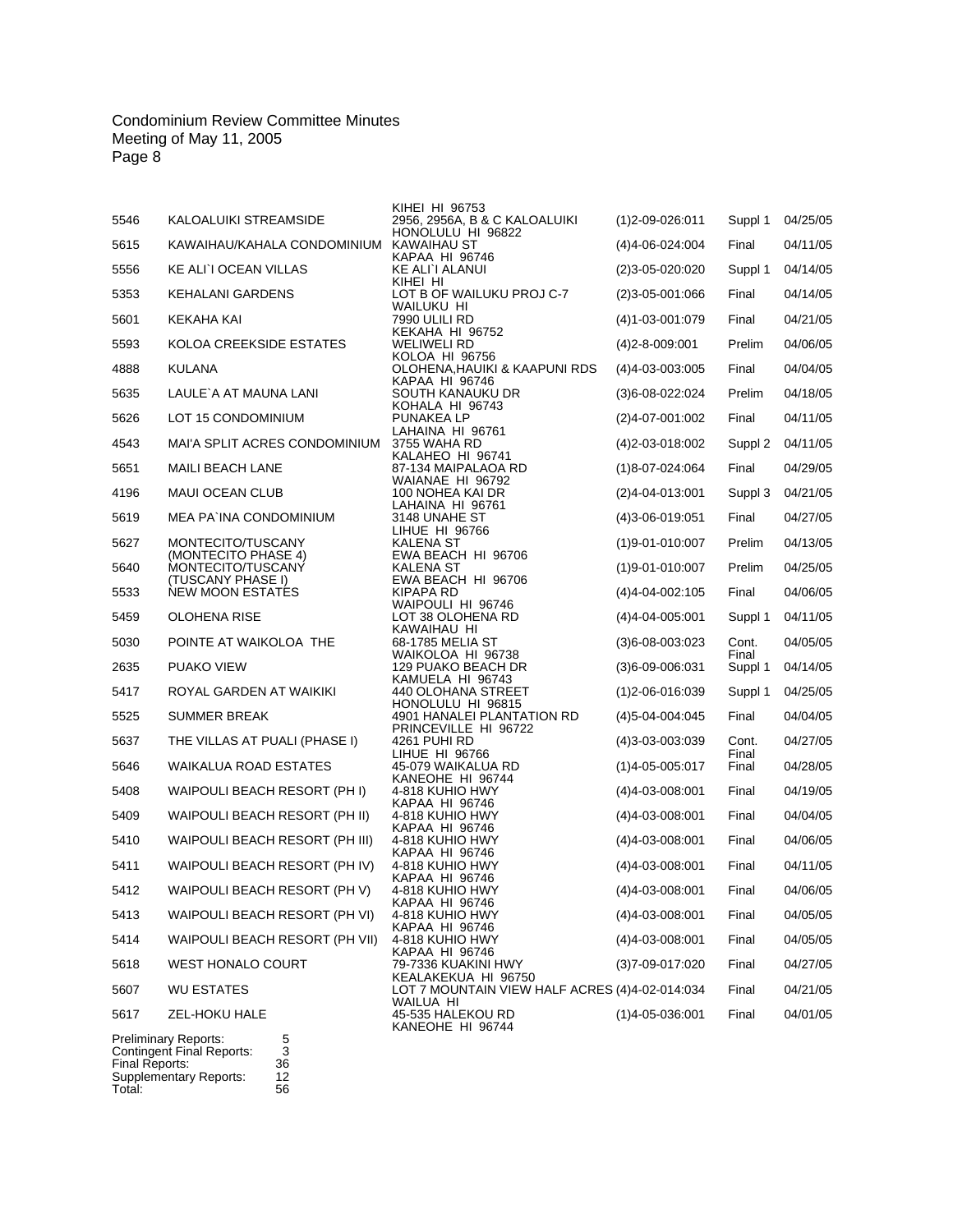# **CPR Workshops and Meetings**

It was announced that a condominium consultant's forum will be held on June 9, 2005. Condominium Consultants Michael Sakai and Glenn Adachi will be cochairing the forum and will set the agenda. Commissioners interested in attending are more than welcome to do so.

#### **Case Law**

The article entitled "Avoiding the Next Hokulia: The debate over Hawaii's Agricultural Subdivisions" from the April 2005 issue of *Ka Nu Hou* was distributed for informational purposes.

#### **Related Condominium Articles**

The following articles from the *Honolulu Advertiser.com* were distributed for informational purposes: "Ohana cesspool fines stun owners" (April 19, 2005), and "Subcontractors vital to a home project, too" (April 15, 2005).

## Program of Work: **Recodification of Chapter 514A – SB 1132 SD2 HD1 CD1**

Chair Imanaka congratulated the committee and thanked all those who participated with the recodification bill.

Specialist Yee prepared a comparison sheet of what the Commission actually submitted and the final version of the law for the committee's review. Specialist Yee reported some of the differences as follows: association fiscal matters, investment of funds, the issue was returned back to the current law; the Commission did not submit a provision expressly repealing chapter 514A which the bill does, effective July 1, 2006. The repeal may pose some problems for rulemaking in connection with existing registered condominium projects. Specialist Yee further reported that the appropriation for post bill educational activities which the Commission had requested was not included in the CD1 version of SB 1132.

Discussion followed about a number of informal non binding interpretations of selected provisions of SB 1132 SD2 HD1 CD. The discussion included the effective date as July 1, 2006; that the amendments of Section -149 (c) as it appears in the CD 1 version of the bill returns the provisions relating to placement and investment of AOAO funds to the current version as set forth in 514A-97(c), HRS; which among other requirements, requires the association and managing agents to deposit the association funds in FDIC insured financial institutions located in the State of Hawaii, trust companies authorized under article 8 of chapter 412, HRS, held by the United States Treasury, or purchased through a securities broker registered with the SEC, with offices in the State of Hawaii and invested only as specified in 514A-97(c), HRS and as of July 1, 2006 as required by section -149 (c) . Where the financial institutions, trust companies and securities brokers invest the funds are governed by other applicable laws regulating the financial institution, trust company, and security brokers and may include investment in out of state financial products as enumerated currently in 514A-97 (c), HRS and in § - 149 (c) to be effective later on July 1, 2006.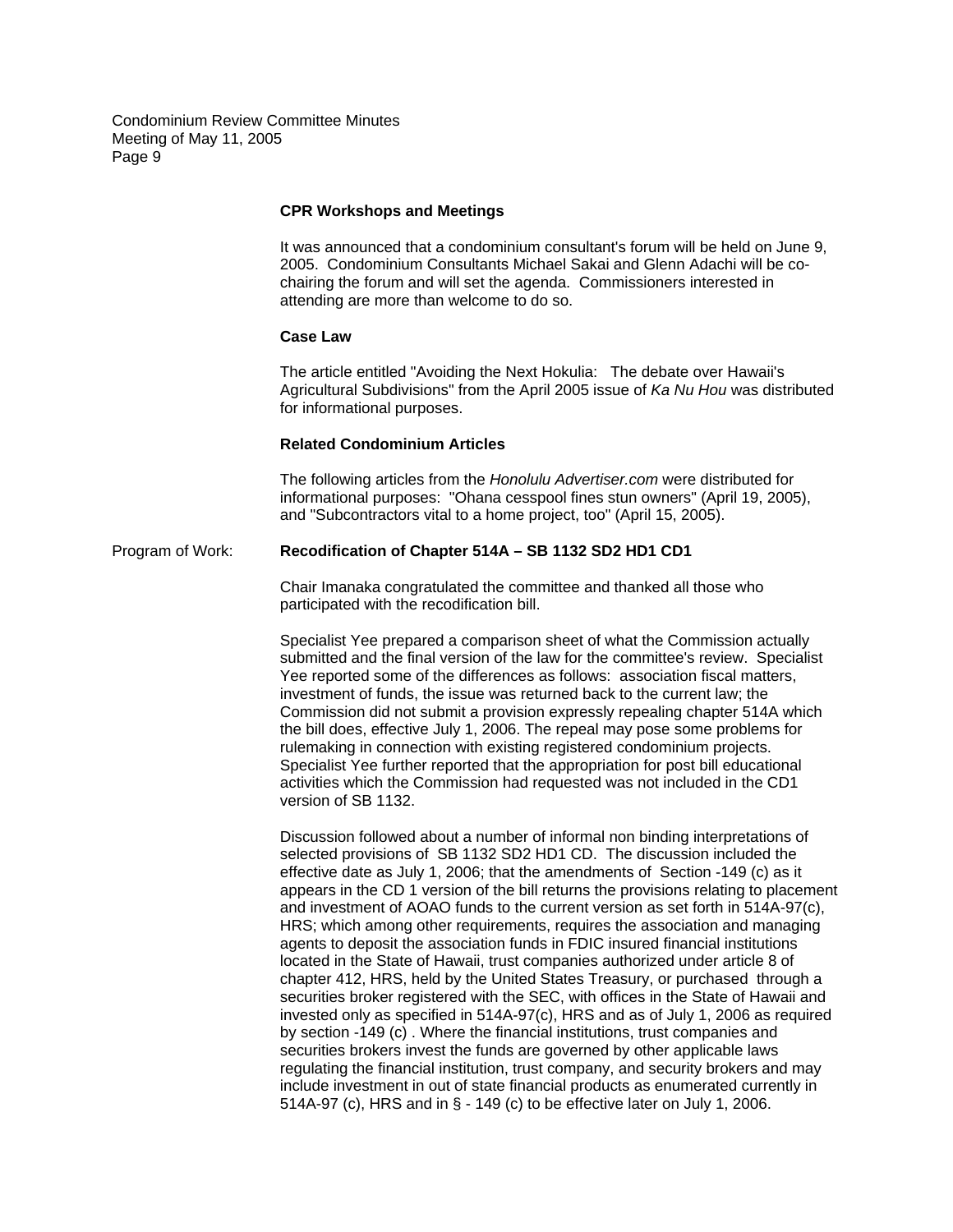> SEO Kimura reported that the CD1 version did not include the \$150,000 funding appropriation for educating the condominium community. The challenge is planning a program of education within the Commission's current budget. Any workshops will need to be done in bare bones fashion utilizing public facilities, email, website information, and or work through various organizations to promote education as a team effort.

Commissioner Okawa, on behalf of the Commission, thanked Chair Imanaka, Vice Chair Kagawa and REC Chair Ohama for 5 years of hard work, and noted that although the end product is not perfect it is a tremendous accomplishment.

## **Legislative Acts and Resolution**

SEO Kimura reported that the legislature is in a veto period. The Governor's office has come down with a veto bill list. So far none of the Commission's bills are on the veto list. The Governor's office is requesting the Department's comments for some bills on the list. The Department has also been notified that auditors will be coming in for sunrise review and audit of all the Department's trust funds.

# **Hawaii Condominium Bulletin – Pioneer Ventures, Inc. dba Fisher & Pioneer Printers**

It was reported that Pioneer Ventures, Inc. dba Fisher & Pioneer Printers have provided timely service in the printing and distribution of the Hawaii Condominium Bulletin.

Upon a motion by Commissioner Ohama, seconded by Commissioner Abrams, it was voted on and unanimously carried to recommend approval to automatically renew the Commission's Agreement for Consultant Services, for July 1, 2005 through June 30, 2006 subject to the same terms and conditions of the existing Agreements, any applicable administrative approvals, and subject to the availability of the Condominium Education Fund

# **Program of Work & Budget, FY06**

Upon a motion by Commissioner Kagawa, seconded by Commissioner Ohama, it was voted on and unanimously carried to recommend approval to adopt the circulated program of work for Fiscal Year 2006.

# **Consultant – Sole Source**

Executive Session: Upon a motion by Commissioner Okawa, seconded by Commissioner Ohama, it was voted on and unanimously carried to enter into executive session pursuant to section 92-5(a)(8), HRS, "to deliberate or make a decision upon a matter that requires the consideration of information that must be kept confidential pursuant to a state or federal law, or a court order."

> Upon a motion by Commissioner Ohama seconded by Commissioner Loudermilk, it was voted on and unanimously carried to move out of executive session.